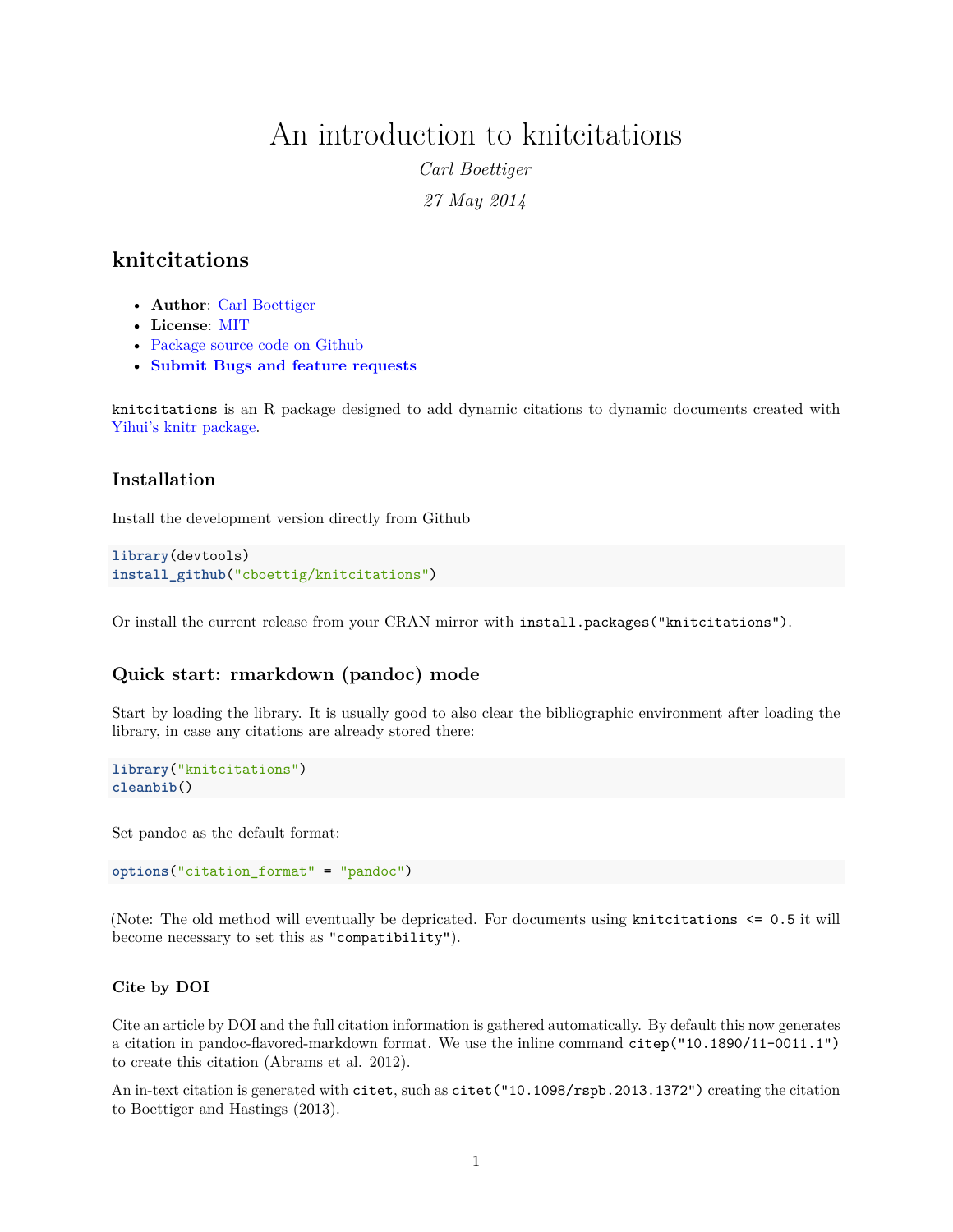#### **Cite by URL**

Not all the literature we may wish to cite includes DOIs, such as [arXiv](http://arxiv.org) preprints, Wikipedia pages, or other academic blogs. Even when a DOI is present it is not always trivial to locate. With version 0.4-0, knitcitations can produce citations given any URL using the [Greycite API.](http://greycite.knowledgeblog.org) For instance, we can use the call citep("http://knowledgeblog.org/greycite") to generate the citation to the Greycite tool (Lord 2012).

#### **Cite bibtex and bibentry objects directly**

We can also use bibentry objects such as R provides for citing packages (using R's citation() function): citep(citation("knitr") produces (Xie 2015a; Xie 2015b; Xie 2014). Note that this package includes citations to three objects, and pandoc correctly avoids duplicating the author names. In pandoc mode, we can still use traditional pandoc-markdown citations like @Boettiger\_2013 which will render as Boettiger and Hastings (2013) without any R code, provided the citation is already in the .bib file we name (see below).

#### **Re-using Keys**

When the citation is called, a key in the format FirstAuthorsLastName Year is automatically created for this citation, so we can now continue to cite this article without remembering the DOI, using the command citep("Abrams\_2012") creates the citation (Abrams et al. 2012) without mistaking it for a new article.

#### **Displaying the final bibliography**

At the end of the document, include a chunk containing the command:

```
write.bibtex(file="references.bib")
```
Use the chunk options echo=FALSE and message=FALSE to hide the chunk command and output.

This creates a Bibtex file with the name given. [Pandoc](http://johnmacfarlane.net/pandoc) can then be used to compile the markdown into HTML, MS Word, LaTeX, PDF, or many other formats, each with the desired journal styling. Pandoc is now integrated with [RStudio](http://rstudio.com) through the [rmarkdown](http://rmarkdown.rstudio.com) package. Pandoc appends these references to the end of the markdown document automatically. In this example, we have added a yaml header to our Rmd file which indicates the name of the bib file being used, and the optional link to a [CSL](https://github.com/citation-style-language/styles) stylesheet which formats the output for the ESA journals:

```
---
bibliography: "references.bib"
csl: "ecology.csl"
output:
 html_document
---
```
### **Example file for RStudio / rmarkdown**

This vignette itself is written as an .Rmd file with the yaml header discussed above for working with RStudio's knit buttons or the rmarkdown R package. You can see the [tutorial source file here.](https://raw.githubusercontent.com/cboettig/knitcitations/master/vignettes/tutorial.Rmd) Calling rmarkdown::render("tutorial.Rmd") from R on the tutorial compiles the output markdown, with references in the format of the ESA journals.